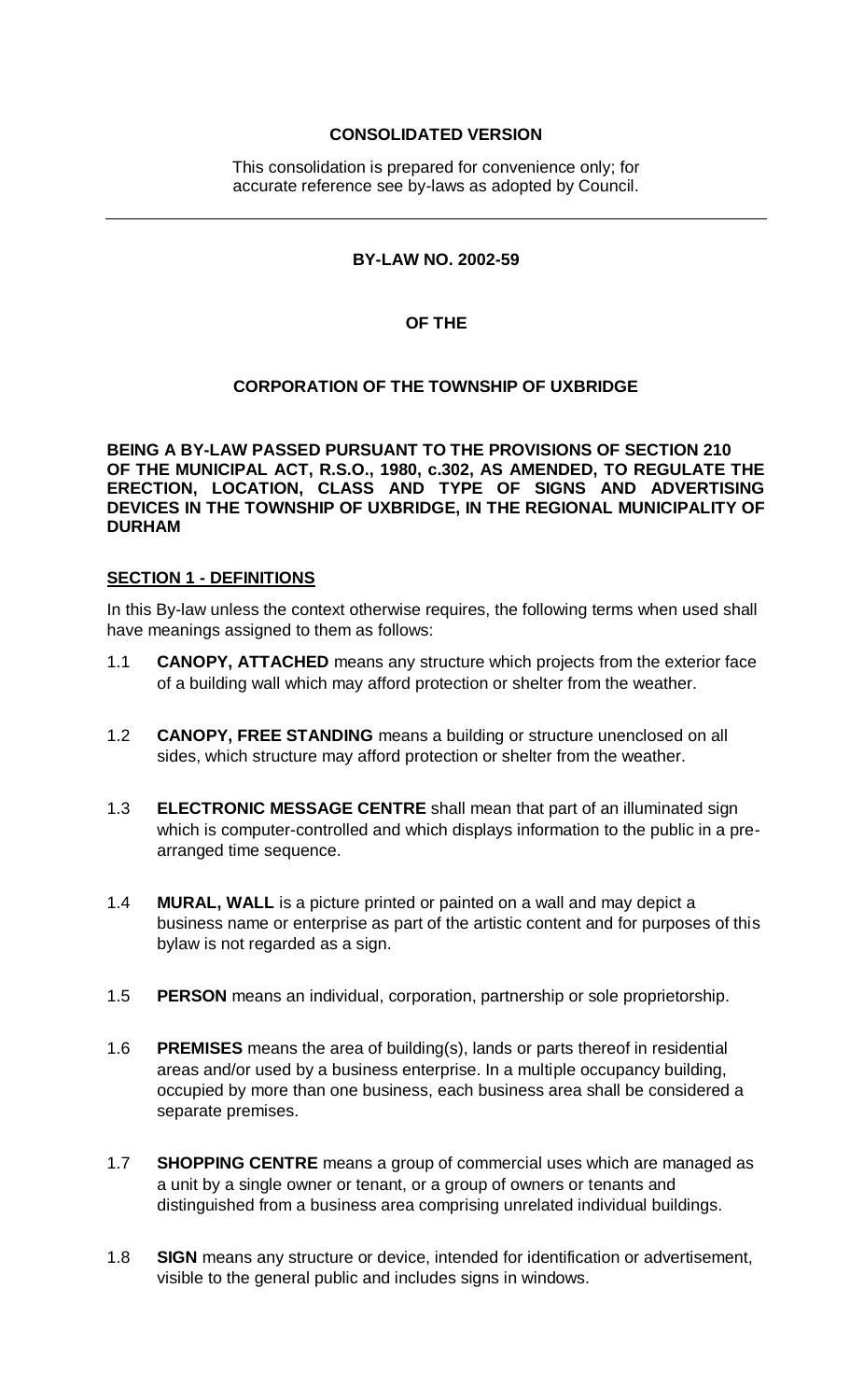- 1.9 **SIGN AREA** means the total area of a sign, including the sign frame.
- 1.10 **SIGN, "A" FRAME** commonly known as a sandwich board sign designed to be self- supporting on the ground.
- 1.11 **SIGN, DIRECTIONAL** means a sign for public safety or convenience and bearing no commercial advertising.
- 1.12 **SIGN, FINGER BOARD** means a sign placed on a self-supporting post located in the rural areas indicating direction to a recognized business.
- 1.13 **SIGN, GROUND** means a sign located on a structural base placed in or upon the ground.
- 1.14 **SIGNS, NUMBERS OF** means that for the purpose of determining number of signs, a sign shall be considered to be a single display device containing elements organized, related, and composed to form a unit. Where components of signs are displayed in a random manner without organized relationship, or where there is reasonable doubt about the relationship of said components, each component shall be considered to be a single sign. Double - sided signs are considered to be one sign.
- 1.15 **SIGN, PORTABLE** means a sign not permanently attached to the ground or a building.
- 1.16 **SIGN, PROJECTING** means a sign which projects at an angle from and is supported by a wall of a building.
- 1.17 **SIGN, SOFFIT** means a sign mounted to the underside of a soffit, attached canopy or free standing canopy.
- 1.18 **SIGN, TEMPORARY** means a sign erected for a period of less than one (1) month.
- 1.19 **SIGN, WALL** means a sign which is attached and parallel to a building wall or window.
- 1.20 **SIGN, WINDOW** means a sign which is placed in a window and intended to be visible from outside the premises.
- 1.21 **SPECIAL EVENT** means a one-time event of significance, such as a grand opening, or going out of business sale. It does not apply to advertising merchandise specials throughout the year.

#### **SECTION 2- ADMINISTRATION**

2.1 Intent and Scope

This by-law shall apply to the whole of the Township of Uxbridge. The intent of this bylaw is to regulate signs in the Township of Uxbridge for controlling community appearance, safety and the impact upon certain significant historical areas.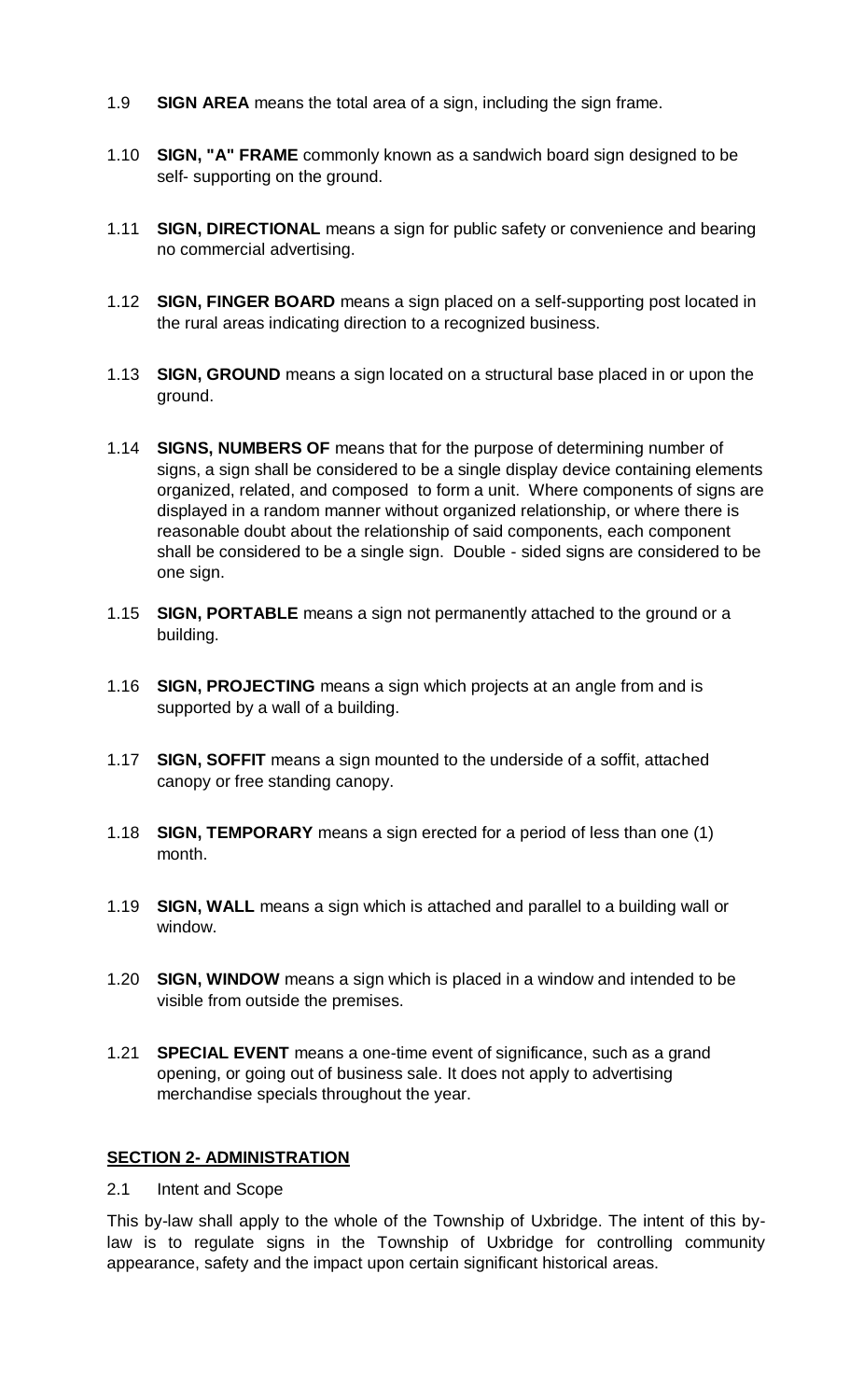#### 2.2 Permits

- a) Permits are required to erect signs under Sub-Sections 3.6, 3.10 and all of Sections 5, 7, 8 and 9.
- b) Permits are not required to change a sign if the new sign advertises the same business as the old sign by the same owner and the overall dimensions are not changed, provided the sign conforms to all requirements of this bylaw. This does not apply to signs set out in Section 2.6 of this bylaw. To obtain a permit the applicant must first file an application (see Schedule B) in writing.
- c) An application for permit for any work will be deemed to have been abandoned six (6) months after the date of filing, unless such application has been diligently prosecuted or a permit has been issued. In case of abandonment, all plans and specifications shall be returned to the applicant.
- d) Where, before the expiry date of a permit, an application is made to extend this permit for a further six (6) months, the Township may renew the permit by the payment of the prescribed application fee.
- e) The scale of fees to be paid to the Township of Uxbridge for sign permits shall be as follows:
- (i) Basic minimum fee: \$75.00
- (ii) Signs erected prior to the issuance of a required permit shall be subject to double the applicable fee.
- (iii) Sign requiring an exemption from the provisions of this by-law shall be subject to an administration fee of\$200.00 per review.
- (iv) Permit fees are not refundable.
- (v) Administration fees for the exemption process shall not be refunded regardless of the outcome during the exemption process.
- 2.3 Removal of Signs
- (i) When an unauthorized sign is erected or displayed on, over, partly on, or partly over property owned by or under the jurisdiction of the Township of Uxbridge, it shall be removed immediately without notice.
- (ii) If an illegal sign is located on private property the Chief Building Official or a Municipal Law Enforcement Officer may forward a Notice of Removal to the person having the use or major benefit of the sign, or the property owner, requiring that the sign be permanently removed.
- (iii) If a Notice of Removal is not complied with, the Chief Building Official or Municipal Law Enforcement Officer may require that the Municipality, its employees or agents, enter upon the land and remove such sign.
- (iv) Signs so removed shall be stored by the Municipality for a period of not more than thirty (30) days, during which time the owner or his agent may be entitled to redeem such sign upon receipt by the Treasurer of the amount calculated by the Manager of Municipal Law Enforcement or his designate for the cost of removing the sign (\$50.00 minimum charge) plus storage charge of \$3.00 per day.
- (v) Where a sign has been removed by the Municipality and stored for a period of thirty (30) days and such sign has not been redeemed, the sign will be disposed of.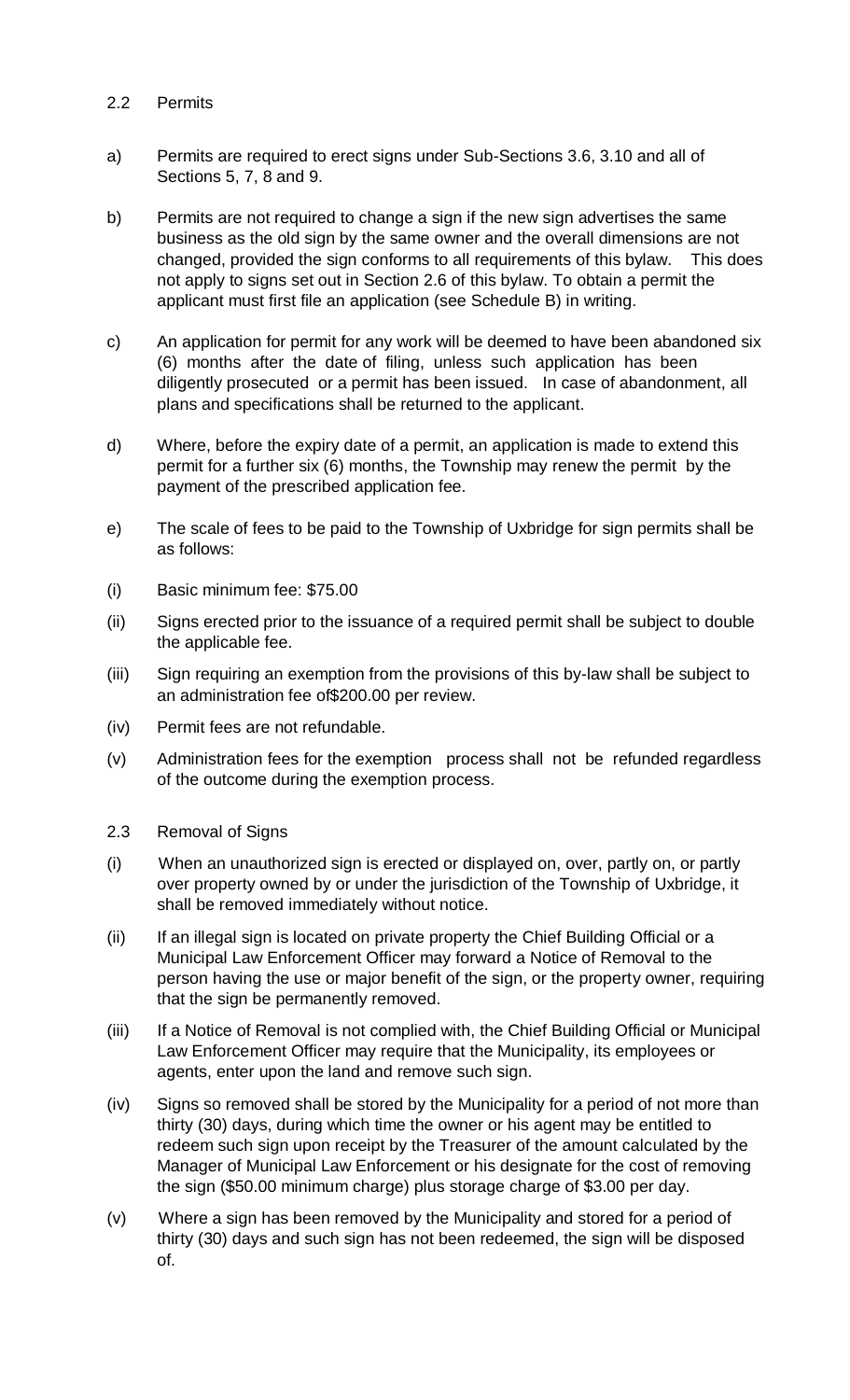#### 2.4 Penalty

Any persons convicted of a breach of any of the provisions of this by-law, in addition to any other penalty, shall forfeit and pay, at the discretion of the presiding Justice, a penalty for each such offence, and every such penalty shall be recoverable under The Municipal Act, R.S.O., 1980, c.302, as amended, and The Provincial Offenses Act, R.S.O., 1980, c.400, as amended.

#### 2.5 Conflict with Other By-laws

Where there is a conflict or a contradiction between this by-law and any other by-law of the Township of Uxbridge, the provisions of this by-law shall prevail.

- 2.6 Existing Non-Conforming Signs
- (i) Any sign except prohibited signs as described in Section 4 erected, constructed or placed before the day this by-law shall come into force and in use on such day may remain and continue to be used and maintained notwithstanding that it does not conform with the applicable provisions of this by-law.
- (ii) No non-conforming sign shall be altered, replaced or relocated for any reason whatsoever, unless the same shall either conform or be made to conform in all respects with the applicable provisions of this by-law.

#### **SECTION 3 - PERMITTED SIGNS**

- 3.1 One sign not exceeding 0.5 square metres in area indicating the name, address and profession of a resident or occupant. A farm registered with the Ontario Federation of Agriculture may have one sign not exceeding 1.0 square metre indicating the name of the farm and owner.
- 3.2 One non-illuminated no trespassing, safety or caution sign not exceeding 0.2 square metres in area, for each 30.5 metres of lot line, in accordance with the Trespass to Property Act, RSO 1990, Chapter T.21.
- 3.3 Real Estate Signs- One non-illuminated ground sign not exceeding 1.0 square metres in area advertising the sale, rental or lease of any building structure or lot in a residential, rural or open space zone, or 2.0 square metres in other zones. If property has frontage on two roads, a second sign will be permitted.

Such Real Estate sign shall be removed within thirty (30) days after the building structure or lot has been sold, rented or leased. (Based on date of offer being accepted)

- 3.4 Directional Signs One directional sign (not exceeding 0.40 square meters in area) at each point of ingress and egress to and from the parking area(s) of an institutional establishment or the parking area(s) of a multi-unit residential, industrial or commercial complex.
- 3.5 Government signs, municipal, historic, cultural or religious signs.
- \*3.6 A sign having an area of not more than 6.0 square metres incidental to building construction within the area designated for such purposes. Such sign shall not be erected prior to the application receiving draft plan approval or site plan approval and shall be removed as soon as said construction is completed or said construction is discontinued for a period exceeding thirty (30) days.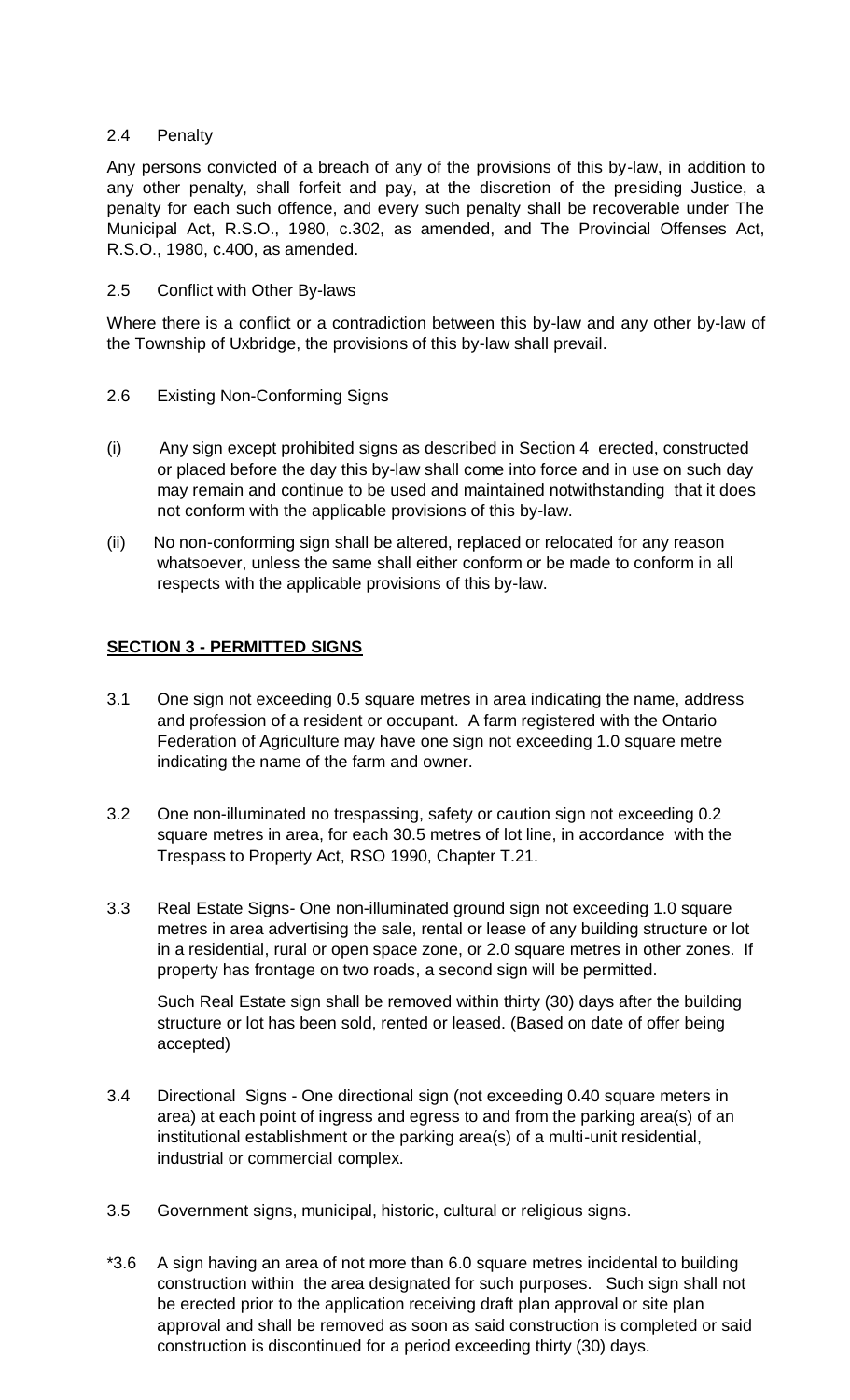- 3.7 Public election lists, public elections signs, and candidate signs. Such signs shall be removed within forty-eight (48) hours after the election for which signs have been erected.
- 3.8 Temporary signs no larger than 2.0 square metres in area advertising auctions and special events of charitable or public service groups for a period not exceeding two weeks (14 days) prior to the event and sign to be removed within 48 hours after the event.
- 3.8.1 Temporary signs no larger than 2.0 square metres advertising special events sponsored by local charitable or public service groups for a period not exceeding four weeks (28 days) prior to the event and the sign to be removed within seventytwo (72) hours after the event has concluded
- 3.9 A maximum of two (2) temporary signs not exceeding 4.0 square metres in area advertising the sale of farm produce produced on the same premises. These signs may be located at the closest main intersection to the farm. Such signs shall be removed within forty-eight (48) hours ofthe date when the advertised produce ceases to be available for sale.
- \*3.10 Signs advertising special events of limited duration not exceeding thirty (30) days which are not associated with charitable or public service groups, such as a business opening. Such signs may be erected not more than seven (7) days prior to such special event and shall be removed within forty-eight (48) hours after the completion of the event.

\*A sign permit is required for signs permitted in these sections.

# **SECTION 4 - PROHlBITED SIGNS**

No person shall display any of the following types of signs:

- 4.1 Signs which incorporate in any manner any flashing or moving illumination which varies in intensity, or which varies in colour; and signs which have any visible moving parts, with the exception of signs which indicate time or temperature, or an electronic message centre.
- 4.2 No sign shall be located:
- (i) Closer than one (1.0) metre from the curb of a Township road, or, where there is no curb;
- (ii) on the shoulder of a Township road, or where there is no shoulder or the shoulder is less than two (2.0) metres in width;
- (iii) Within two (2.0) metres of the traveled portion of the roadway. This brings it into conformity with the region bylaw
- 4.3 Signs which make use of words such as "STOP, "LOOK", "ONE WAY", "DANGER", "YIELD", or any similar words, phrases, symbols, lights, or characters in such a manner as to interfere with, mislead, or confuse traffic.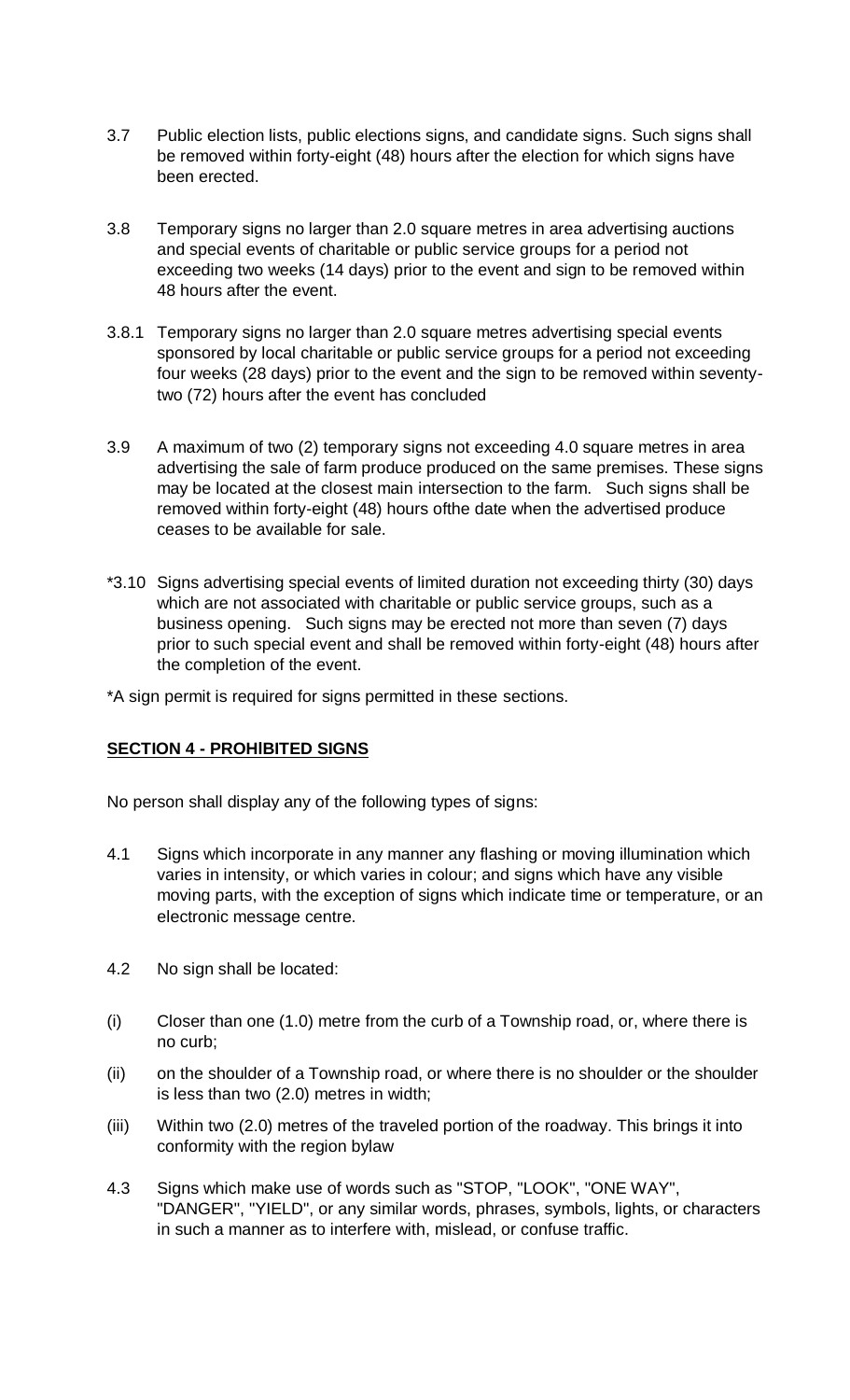- 4.4 Any sign which obstructs free ingress to or egress from a fire escape door, window or other required building exit.
- 4.5 Any obsolete sign which no longer advertises a business conducted, or a product sold on the premises or property.
- 4.6 Signs on public property, public right-of-way, median, traffic island or on any official or authorized sign erected and maintained by the Township (then conforms with Regional bylaw), unless erected by a governmental body, or unless required to be so located by order of a governmental body.
- 4.7 Signs painted on, attached to, or supported by a tree, stone, or other natural object, or utility pole. Signs engraved on wood or stone shall be permitted.
- 4.8 Signs erected in part or entirely on the roof of a building or structure.
- 4.9 Advertising signs not related to any business located on the lot.
- 4.10 A ground sign within 10.0 metres of a traffic light.

### **SECTION 5 - SPECIAL SIGN DISTRICT**

- 5.1 For the purposes of this by-law the following area shall be defined as the Special Sign District for the Township of Uxbridge:
- (a) The Downtown Heritage Conservation District as delineated in Schedule "A" attached hereto and by this reference forming part of this By-law.
- 5.2.1 Each application for a sign permit in the Special Sign District shall be submitted to Heritage Uxbridge for its review and comment and shall be accompanied by:
	- a) A photograph of the facade on which the proposed wall sign is to be erected and, in the case of a ground sign, the location on the property where the ground sign is to be located.
	- b) The type, character, dimensions and design of the proposed sign including, the historically appropriate colours of the sign. Lettering and/or fonts in keeping with the heritage style such as, but not limited to, Roman, Egyptian, Clarendon, San Serif.
	- c) The sign must be composed of such materials and in such a manner that it appears to be of traditional and historically appropriate character, maintaining a heritage look.
	- d) A cross-section of the proposed wall sign and the method to be used in affixing to the wall of the building.
	- e) The proposed means of external illumination of any sign, shall be restricted to goose neck lamps, traditional hooded spot lights, lighting recessed in an architectural feature, and/or lighting concealed in relief lettering.
	- f) Any additional information that Heritage Uxbridge may prescribe or require.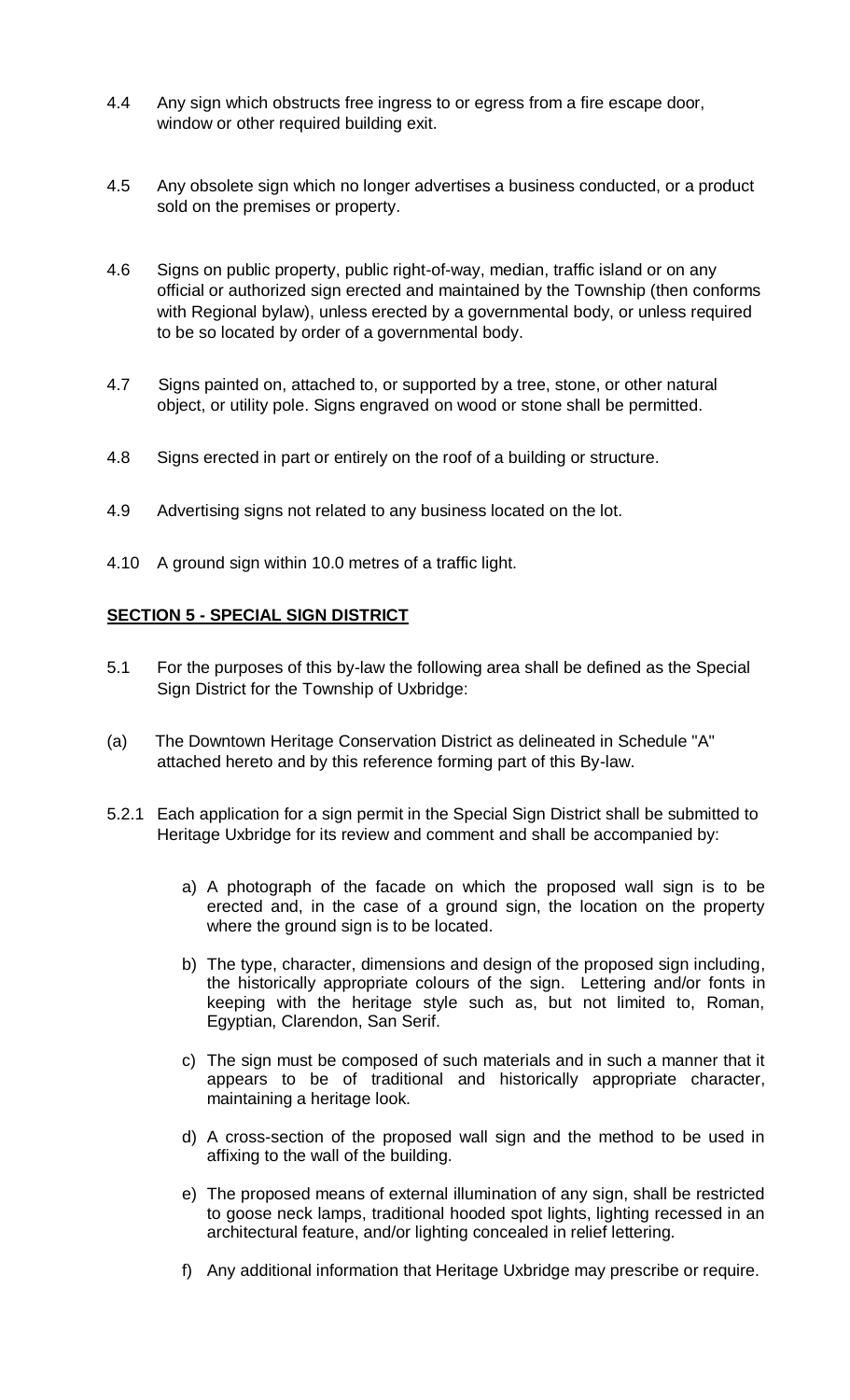- 5.2.2 The Council of the Township of Uxbridge shall grant final approval of all signs within the Special Sign District that have not been approved by Heritage Uxbridge prior to the issuance of a permit.
- 5.2.3 If producing a new sign (or replacing an existing one) for a business that has an established, corporate sign/marquee/logo, the owner shall use historically relevant materials and colours when creating/designing/producing the sign.
- 5.3.1 No person shall place, erect, install or display or cause to be placed, erected, installed or displayed any sign in the Special Sign District that is not in confom1ity with the regulations contained in this By-law.
- 5.3.2 Schedule "C" of this By-law shall not apply to a residential zone located in the Special Sign District.
- 5.4 No sign erected in this area shall obstruct or interfere with any architectural detailing on a building.
- 5.5 No mobile, readograph or internally illuminated sign shall be placed, erected, installed or displayed in the Special Sign District.
- 5.6 Notwithstanding Section 5.5, a permanent readograph sign shall be permitted for religious institutions and cinemas located in the Special Sign District for the purpose of identifying times of services and/or programs at that location.
- 5.7 No strobe or neon lighting displays shall be placed, erected, installed or displayed in the Special Sign District and this would include flashing or animated signs, video display signs, video billboards or any sign that spins or rotates.
- 5.7.1 Graphics or text that pertain to and/or advertise the business shall be permitted in windows of the business, but shall not occupy more than 30% of any window. Film/foil that is attached to the window that is blank (containing no graphics/imagery, wording or numbers) shall be permitted, regardless of the amount/percentage of window that it occupies.
- 5.8 One A-frame sign conforming to Section 5.2.l (b) and not exceeding 1.04 metres in area may be placed immediately in front of a business premise such that neither vehicular nor pedestrian traffic is impeded in any way and is present only during the hours of operation for the business.
- 5.9 All existing signs shall be brought into compliance with this By-law when a business is sold or a sign is in need of replacement.

### **SECTION 6 - GENERAL PROVISIONS FOR ALL SIGNS**

The following provisions shall apply in all Zones and to all use categories:

6.1 Limit on Number of signs per Premises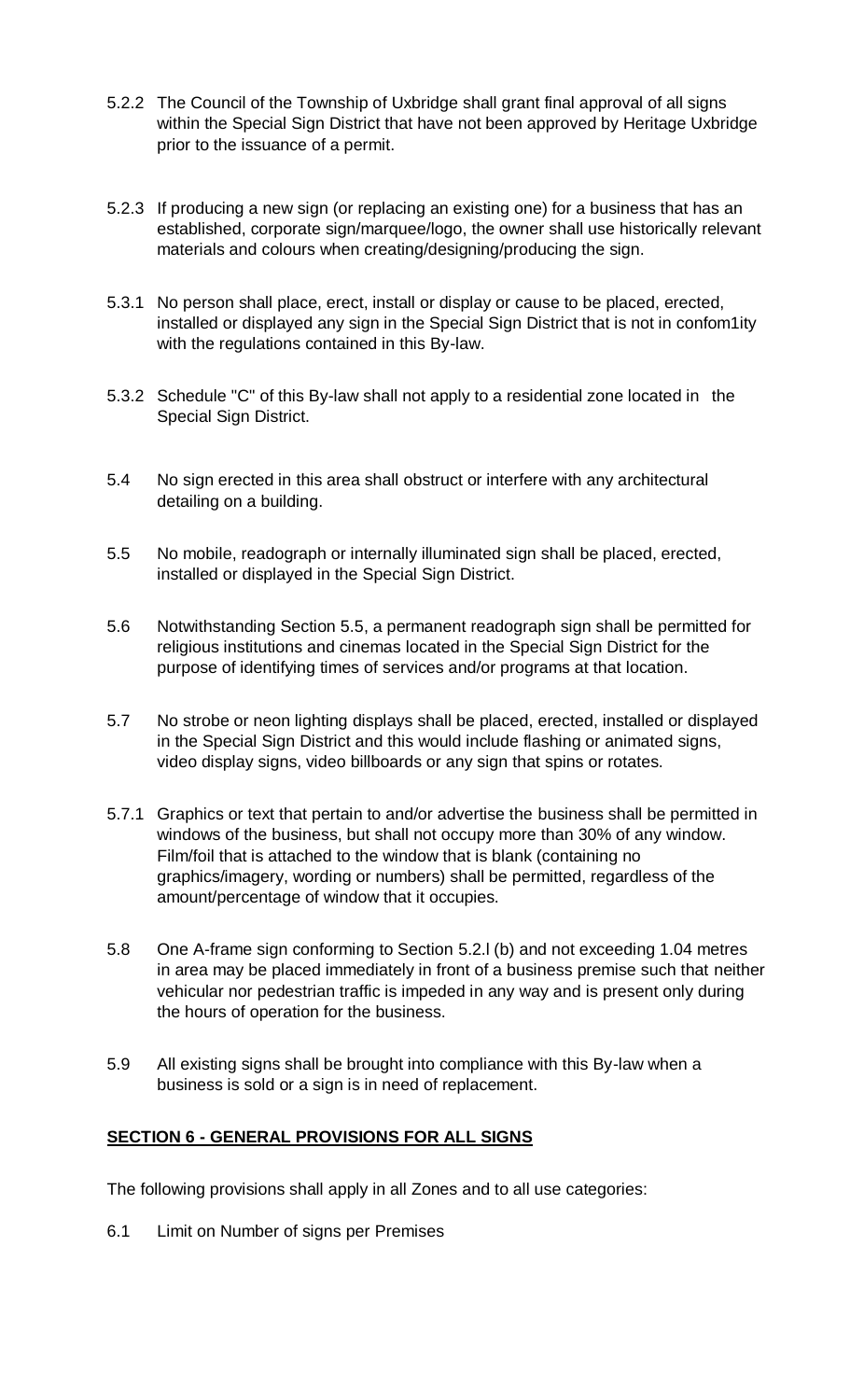Except as may otherwise be provided in this by-law no more than one sign may be erected or maintained on any premises at any one time except that where a premises is located on a comer or through lot or has entrances on two (2) or more streets, or has both a front and rear public entrance, one (1) additional sign may be erected adjacent to the second entrance. A Corporate logo, integral to a sign shall not be regarded as an additional sign. Window signs shall not be included in the number of signs, but shall in no case cover more than 30% of the total window area.

## 6.2 Wall Signs

The following regulations shall apply to all wall signs:

- (i) No wall sign, or any part thereof, shall project more than 0.5 metres from the wall upon which it is mounted.
- 6.3 Ground Signs

The following regulations shall apply to all ground signs:

- (i) Ground signs may be permitted between the property line and the building setback lines.
- (ii) No ground sign shall exceed 4.0 metres in any dimension of the sign face.
- (iii) No ground sign shall exceed a maximum height of8.0 meters from the finished grade level at the base of the said sign.
- (v) No ground sign shall be located at a distance from the common lot boundary or street line less than 2.0 metres or a distance equal to the height of the sign whichever is greater.
- 6.4 Soffit Signs

The following regulations shall apply to all soffit signs:

- (i) No portion of any soffit sign shall be less than 2.4 metres above the finished grade or floor level immediately below such sign.
- (ii) No soffit sign shall be located above the first storey of any building.
- 6.5 Canopy Signs

A canopy sign shall be designed to be an integral part of the canopy facia and not extend beyond the limits of the canopy facia.

### 6.6 Projecting Signs

No portion of a projecting sign shall be less than 2.4 metres above the finished grade or floor level immediately below such sign and shall not exceed I.5 square metres in area.

6.7 Location of Signs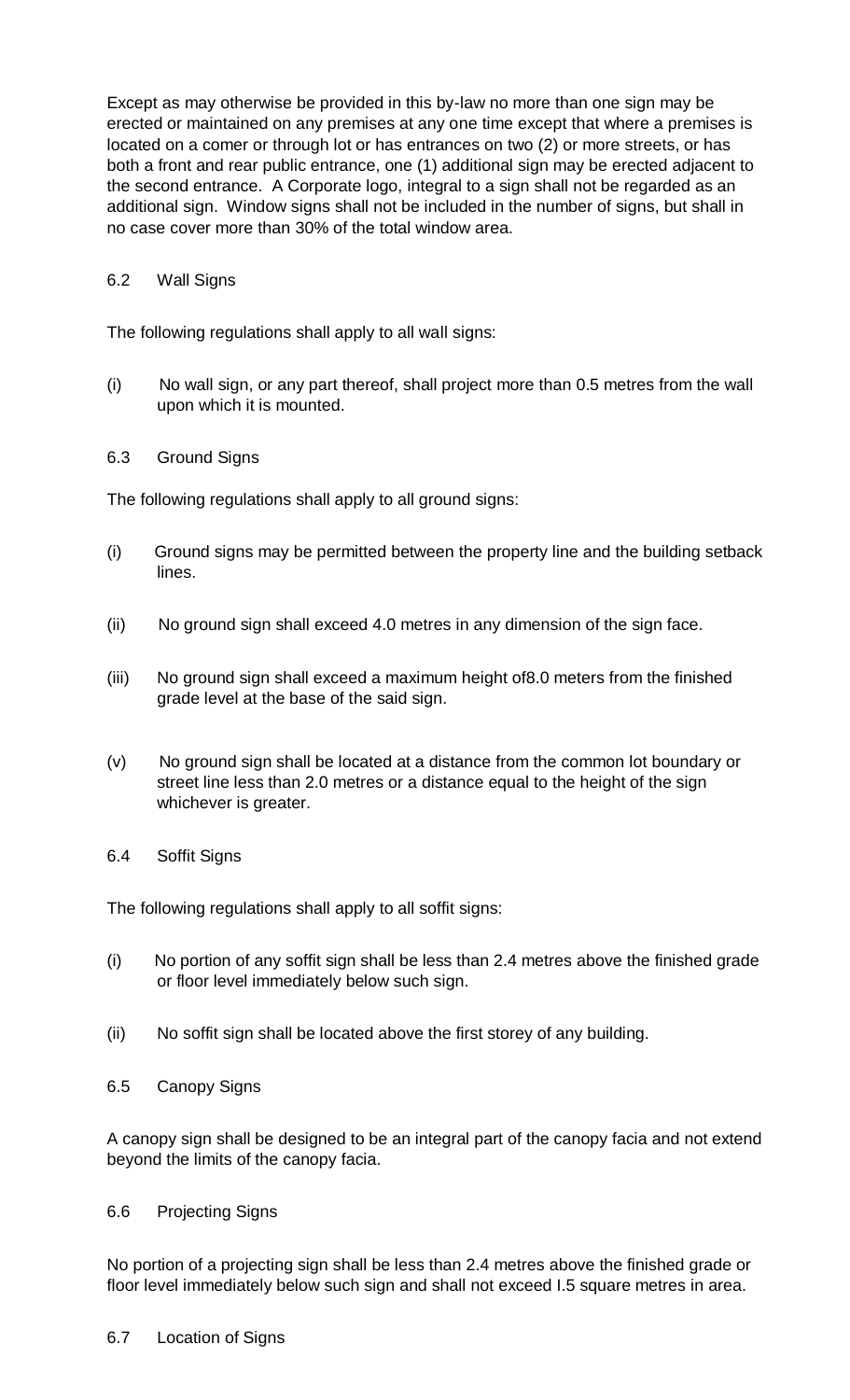No sign shall project over public rights-of-way (excluding sidewalks) or other adjoining lands or driveways. The sign shall be affixed lower than the second story of a multi-level structure.

### 6.8 lllumination

Light sources which illuminate signs shall be shielded so that the light source is not visible off the property on which a sign is located.

- 6.9 Properties on Regional Roads
- (i) All sign permit applications for properties located on Regional Roads must be reviewed by the Regional Municipality of Durham prior to issuance of a permit by the Township of Uxbridge.
- 6.10 Maintenance

All signs must be kept in a clean and tidy state and not present a hazard to the general public.

## **SECTION 7- RESIDENTIAL/RURAL OPEN SPACE ZONES**

- 7.1 No person shall erect or cause to be erected, or permit a sign in a residential, rural or open space zone save and except the following:
- (i) One identification sign, not exceeding 3.0 square metres on the property of an institutional establishment.
- (ii) One identification sign having a maximum area of 6 square metres is permitted for a recreation area (ie golf course, ski area)
- (iii) Identification signs for apartment buildings consisting of individually mounted letters shall be permitted.
- (iv) Ground and wall signs which are incidental to the use of the property having an aggregate area not exceeding 10.0 square metres. This applies to rural and open space zones only.
- (iv) A maximum of 3 Finger Board signs located at intersections of nearest arterial roads which will indicate direction to a recognized business (commercial, industrial or agricultural) in a Rural Zone. These signs must be approved by Council prior to installation; construction and installation will be under the control of Township staff. These signs will typically be white lettering on green background and in the shape of an arrow pointing in the direction of the business. Maximum height is 20 m. and length is 0.9 metres.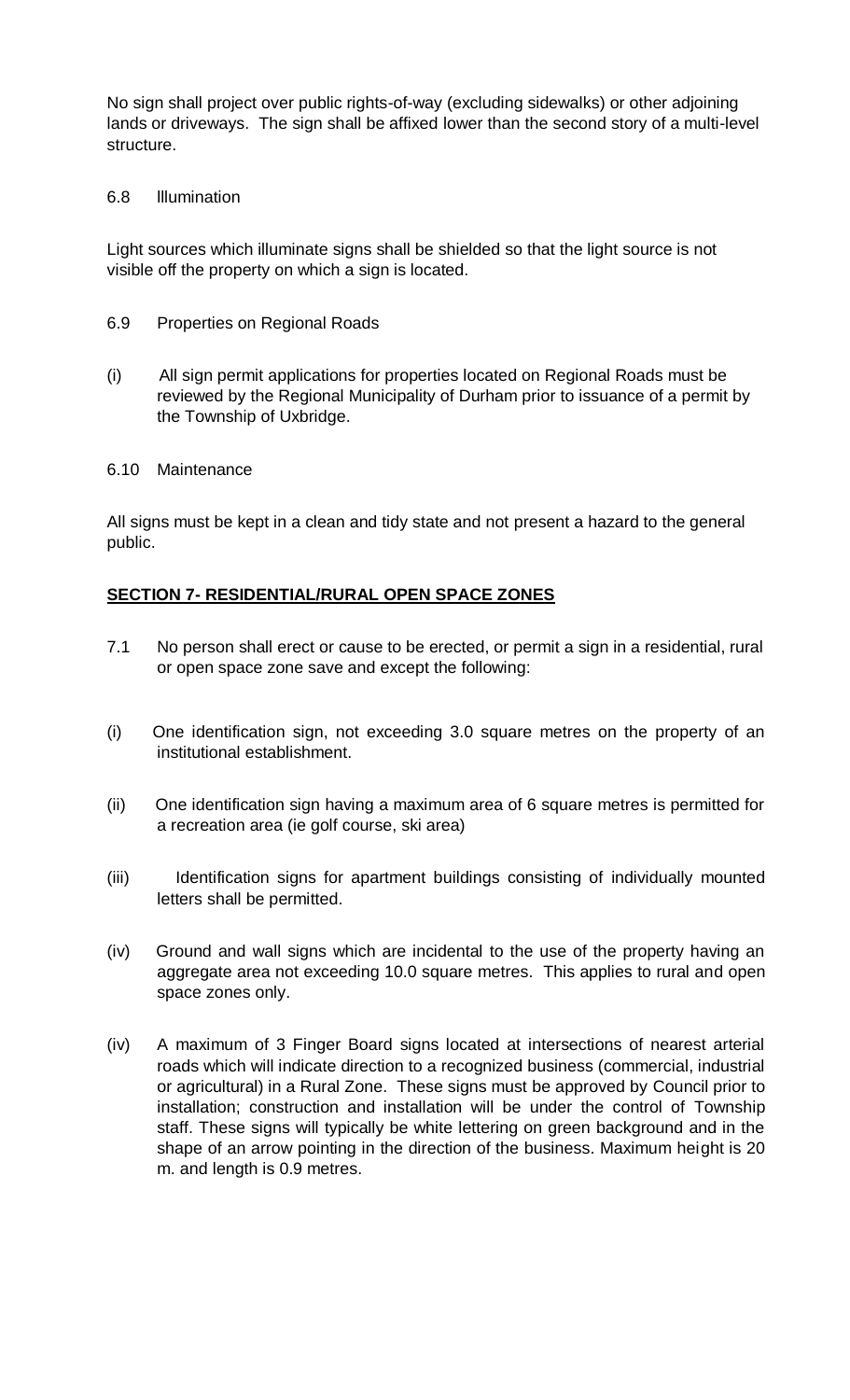## **SECTION 8- COMMERCIAL/INDUSTRIAL ZONES AND COMMUNITY FACILITY ZONES**

Except as provided in Section 5- SPECIAL SIGN DISTRICT, and Section 6- GENERAL SIGN PROVISIONS, the following provisions shall apply to all signs located in a commercial zone:

### 8.1 Wall Signs

- (i) The area of a wall sign shall not exceed 1.0 square metres per linear horizontal metre of the 2011 building wall upon which such sign is located. In multiple occupancy buildings or shopping centres there shall be a proportional allocation of sign area for each business premises having direct access to a public way. Notwithstanding the foregoing, the total area of a wall sign per business premises shall not exceed 5.0 square metres.
- (ii) In a multiple occupancy building, a directory sign will be permitted at first floor level, listing names of businesses not having direct access to a public way. The area of such sign will not exceed 1.0 square metres.
- (iii) Wall signs shall only be located at the level having direct access to a public way except that where a premises occupies more than one floor, the wall sign may be located above the level having direct access to a public way.
- 8.2 Ground Signs

No ground sign shall be larger than 8.0 square metres in area.

### 8.3 Soffit Signs

Soffit signs shall not exceed a sign area of 2.0 square metres.

### 8.4 Canopy Signs

A canopy sign shall not exceed 2.0 square metres per linear horizontal metre of building frontage. In multiple occupancy buildings there shall be proportional allocation of sign area for each business premises. Notwithstanding the foregoing, the total area of a canopy sign erected as an integral part of a free standing canopy shall not exceed 3.0 square metres in area.

#### 8.5 Service Station and Gas Bar Signs

Notwithstanding any other provisions of this By-law, the following signs may also be permitted in association with service stations and gas bars:

(i) "Gas price" signs not exceeding 0.5 square metres in sign area may be permitted on the facia of a canopy associated with pump islands provided that such sign is an integral part of the canopy design and does not extend beyond the facia limits, and further provided that not more than two (2) such signs shall be permitted per canopy. Some cases, pricing signs may be of the ground variety in place of the canopy s1gns.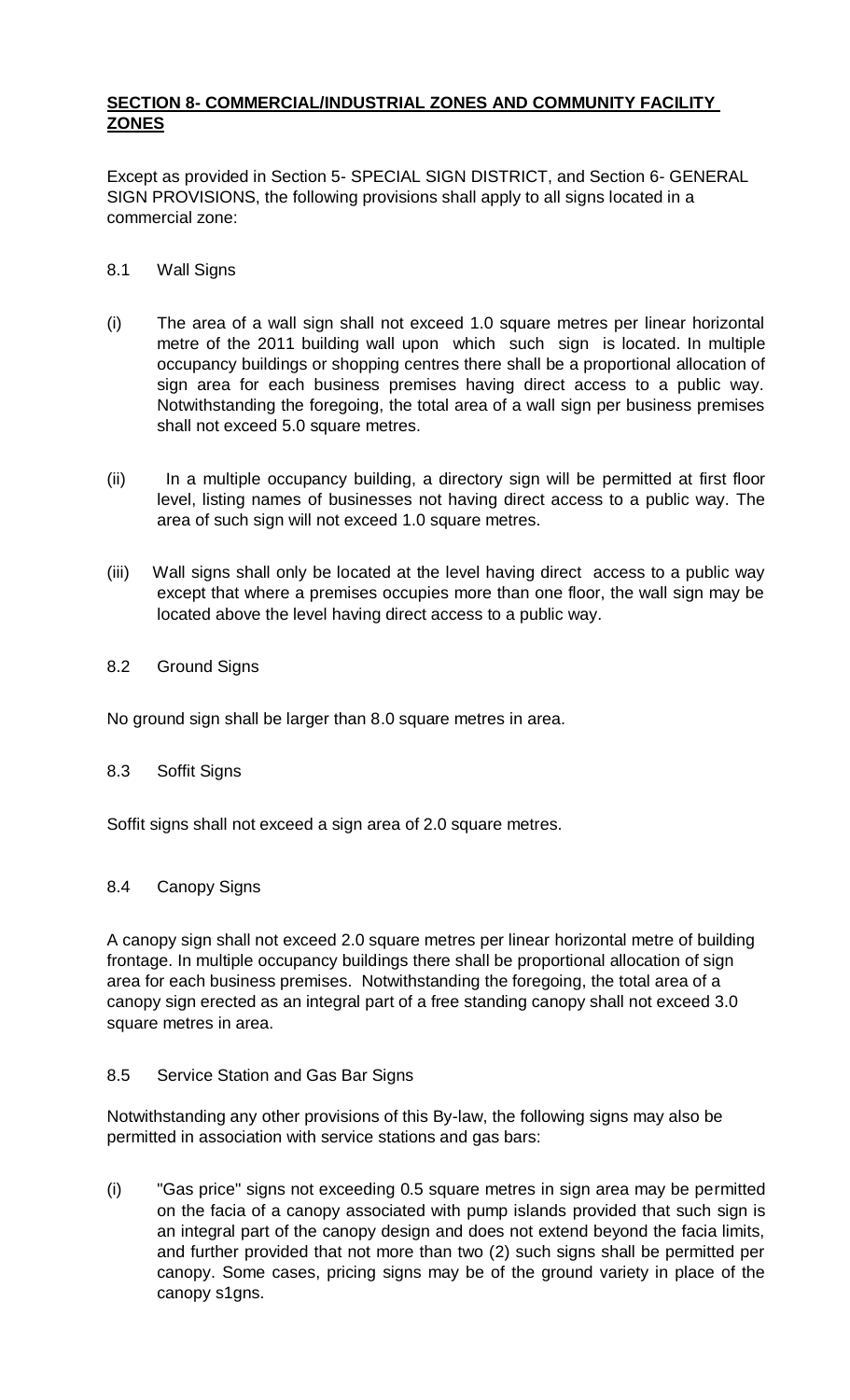- (ii) Signs customarily displayed on gasoline pumps which are an integral part of the pump or pump island design.
- 8.6 Portable Signs

One portable sign per lot may be located to advertise a special event of a commercial nature, such as a grand opening. Such sign shall be permitted for the duration of the event only and in no instance shall the sign be permitted for a period exceeding 30 days.

8.7 Special Provisions for Premises Not Having Direct Access to a Public Way

Where a premises does not have direct access to a public way, the following signs shall be permitted notwithstanding the other provisions of this by-law.

- (i) Not more than one (1) wall sign or one (1) ground sign per common entrance shall be permitted.
- (ii) No premises shall be permitted to advertise on more than one sign erected under the provisions of this Subsection.
- (iii) No sign erected under the provisions of this Subsection shall exceed 2.0 metres in vertical dimension of the sign face.
- (iv) No ground sign erected under the provisions of this Subsection shall exceed 3.6 metres in height.
- (v) No sign erected under the provisions of this Subsection shall exceed 0.5 square metres in area per premises.
- 8.8 Car Dealership Signs

Notwithstanding any provisions of this By-law to the contrary, the following signs may be permitted in association with a car dealership;

(i) Not more than two (2) wall or ground signs per business use located on the premises.

### **SECTION 9 - SUBDIVISION DEVELOPMENT**

9.1 Real Estate Development Signs

In addition to the general provision of this By-law, the following regulations shall apply to all real estate development signs.

- (i) Such signs must be located on the premises of the development which is for sale.
- (ii) Such signs may advertise only the subdivision in which the sign is located.
- (iii) If any person uses more than one (1) sign for the same development or area, no two signs shall be closer to each other than 300.0 metres measured in a straight line between said signs.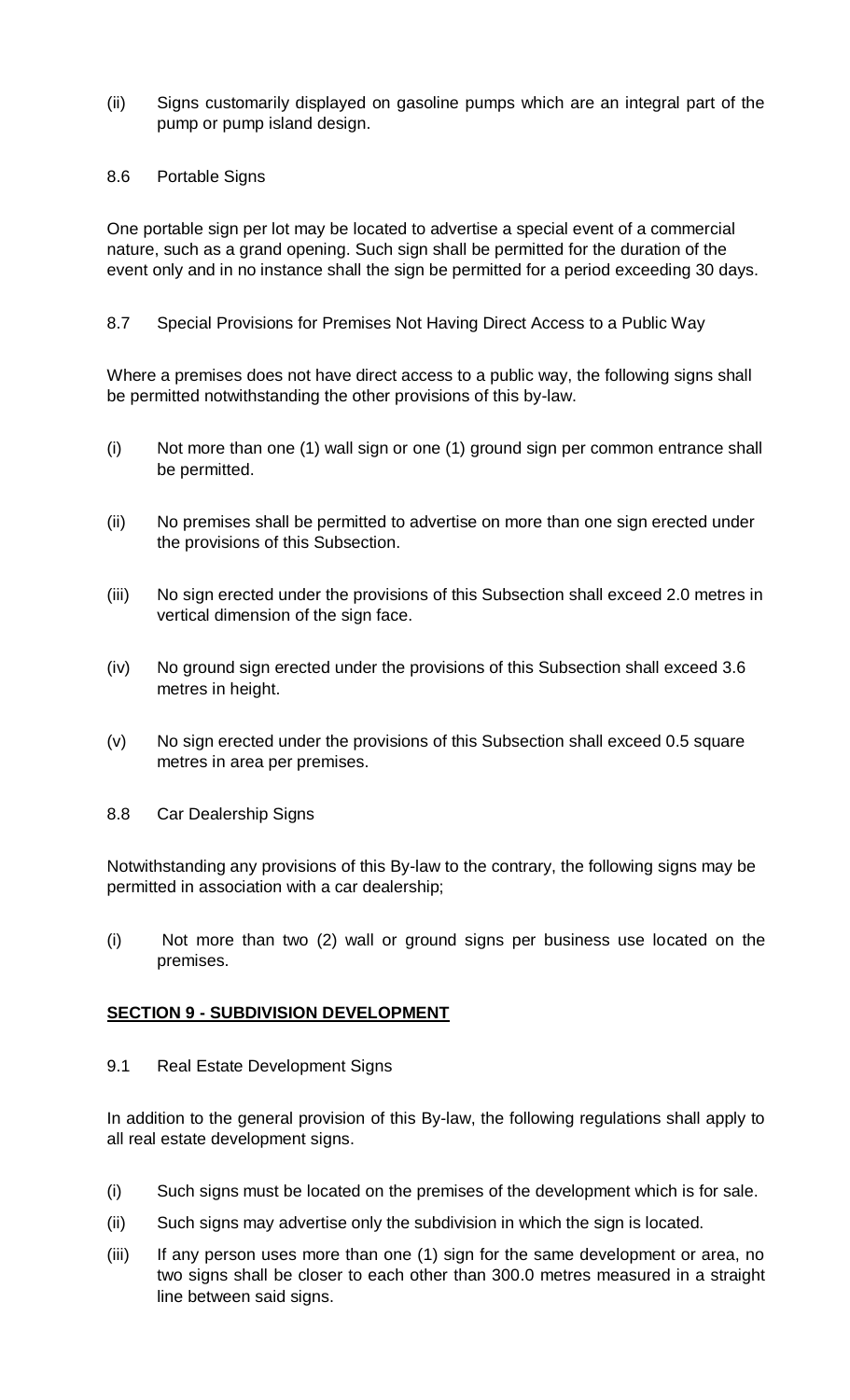- 9.2 In addition to real estate development signs permitted in Subsection 9.1, the following signs shall also be permitted.
- (i) One (1) ground sign having a maximum sign area of 12 square metres adjacent to each of the two (2) nearest arterial roads to the subdivision being advertised. No more than one (1) such sign shall abut any one (1) arterial road.
- 9.3 In all cases, signs covered in Subsection 9.1 and 9.2 shall have a time limit of two (2) years.

**THAT** By-law Nos. 97-028 and 98-065 are hereby repealed in their entirety.

**THAT** this By-law shall come into force and take effect upon final passing thereof.

**READ a FIRST, SECOND and THIRD time and finally passed this 27th day of May, 2002.**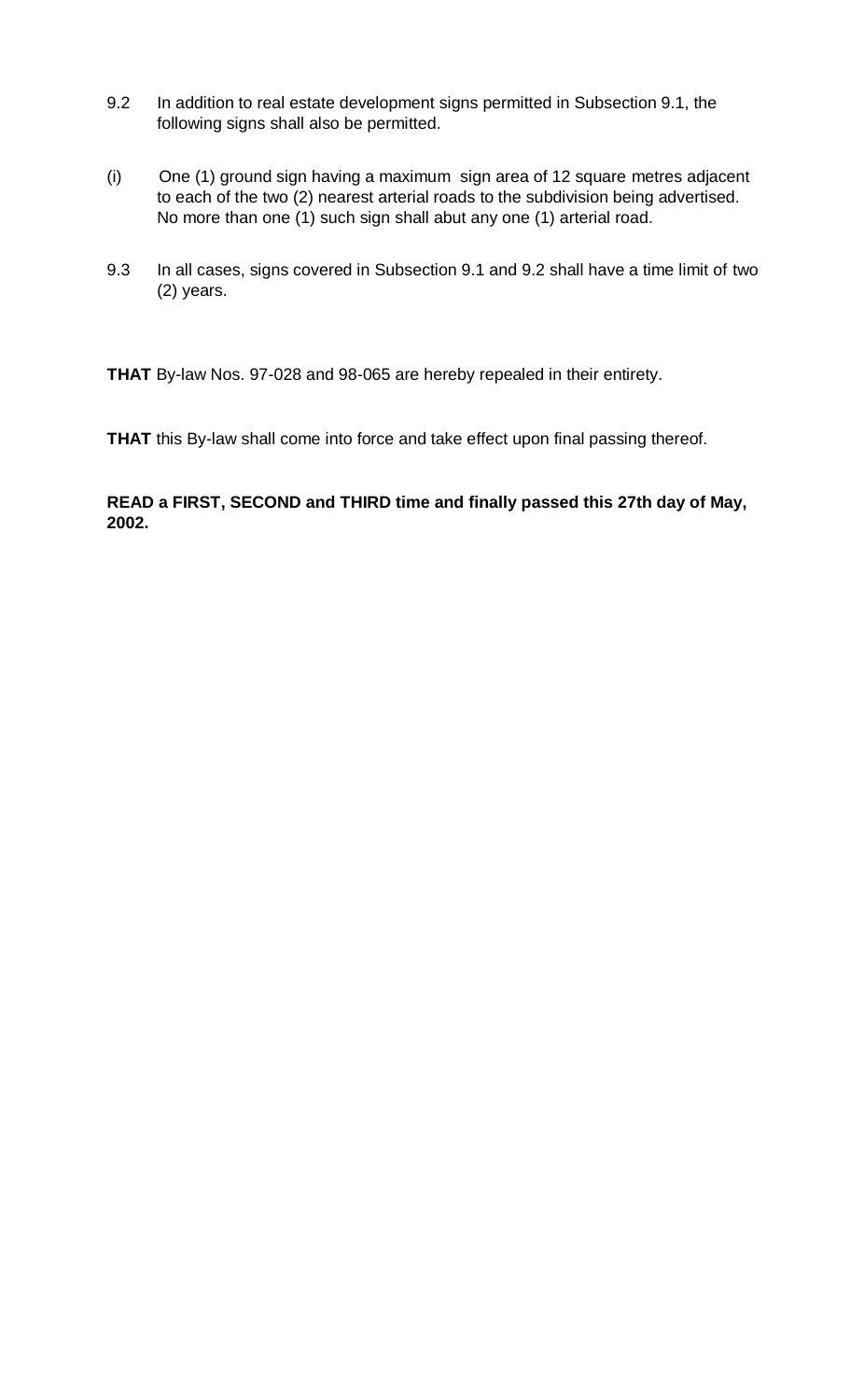# SCHEDULE "A"

TO BY-LAW NO. 2010-052

# TOWNSHIP OF UXBRIDGE



Schedule "A" to By-law No. 2010-052 passed on the 12th day of July, 2010.